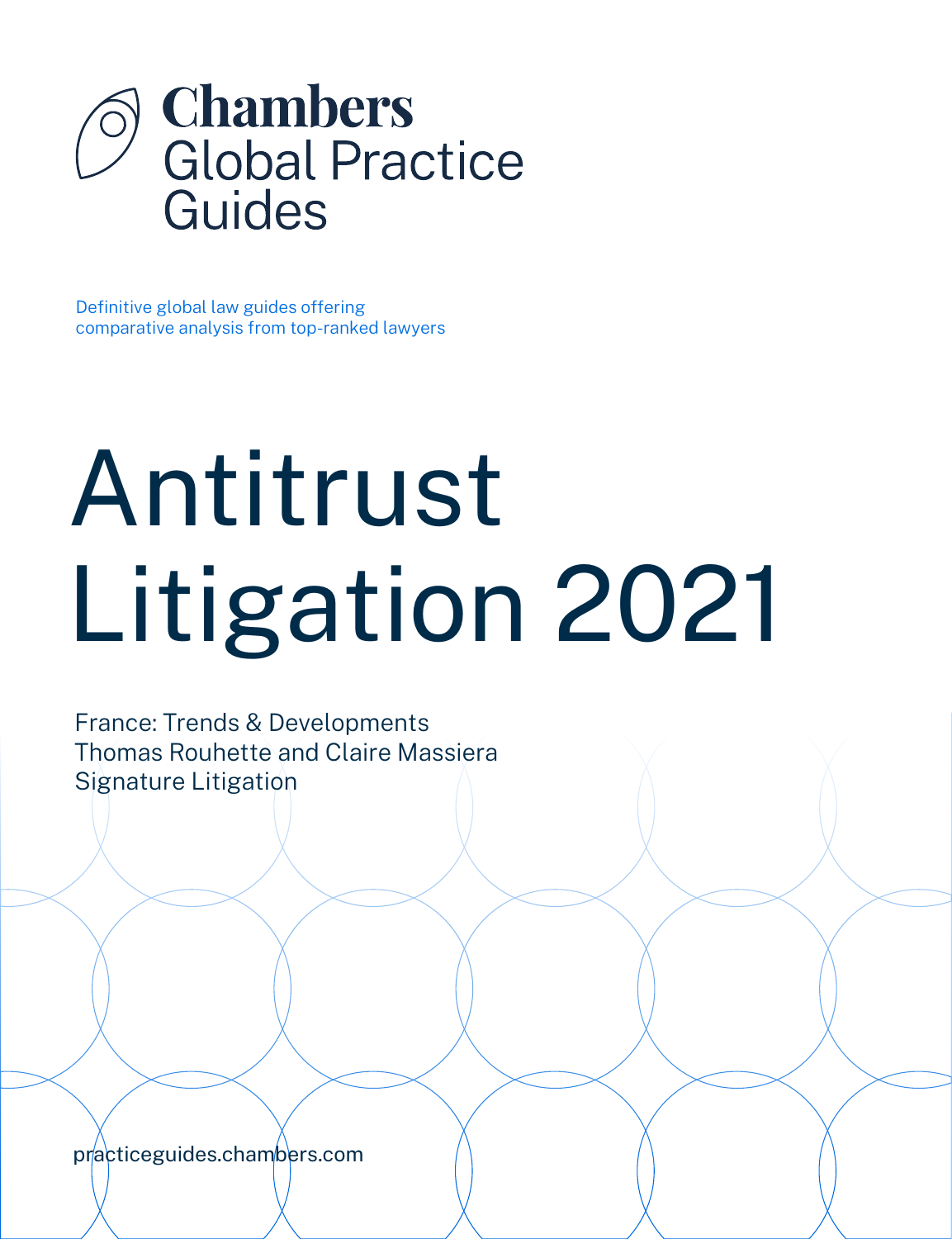## Trends and Developments

*Contributed by: Thomas Rouhette and Claire Massiera Signature Litigatio[n see p.8](#page-7-0)*

The obvious "underdevelopment" of private enforcement in Europe 15 years ago (2004 Ashurst report) has given way to the emergence of substantive antitrust litigation. In a comprehensive pre-Brexit analysis covering the then 28 member states, 239 cartel damages actions (including 43 cases from France) were recorded in 2019, against 52 cases for which a first decision was rendered in 2018 and 24 in 2017 (Jean-François Laborde, *Cartel damages actions in Europe: How Courts have assessed cartel overcharges (2019 ed.)*, Concurrences No 4-2019). There is no indication that this trend will be reversed, especially considering the proplaintiff developments resulting from recent case law supporting the emergence of follow-on litigation, ie, litigation initiated during or after public enforcement.

2020, besides its peculiar context, has been a record-breaking year in terms of public enforcement in France with a record fine of EUR1.1 billion (subject to pending appeal) and an extraordinary year in terms of total amount of fines (EUR1.7857 billion) (vide the French Competition Authority's 2020 Annual Report, published on 8 July 2021). Private enforcement has also led to significant awards, with the highest one (around EUR250 million) given against Orange in a decision rendered by the Paris Court of Appeal on 17 June 2020 (Case reference: No 17/23041). Hence, antitrust litigation is most certainly adding to the deterrent effect of public enforcement in such a way that competition law is increasingly seen as a strategic challenge for companies and must be fully integrated in a sound compliance policy to prevent and manage competitive risks. Directive 2014/104/EU (the so-called Antitrust Damages Directive), the European Court of Justice's case law and EU guidelines and practical guides have allowed the emergence and implementation of rules that undeniably encourage antitrust litigation resulting either in a court decision or a settlement. The Directive was implemented in the French legal framework through Order No 2017-303 and Decree No 2017-305 which passed on 9 March 2017 and entered into force on 11 March 2017 (although the provisions regarding the communication and production of documents applied to legal actions initiated as of 26 December 2014). These rules are not applicable to many pending cases brought before 11 March 2017. Therefore, as per the European Commission's position, expressed in its 14 December 2020 Staff Working Document on the implementation of the Antitrust Damages Directive: "sufficient evidence to carry out a meaningful evaluation of the Damages Directive is not yet available".

Yet, trends and developments can be identified.

#### Guidance from the Paris Court of Appeal

The Commission has published several documents providing guidance to national judges, experts, parties and anyone interested in interpreting EU competition law. The Communication and Practical Guide on quantifying antitrust harm in damages actions, the 2019 Guidelines on the passing-on of overcharges, and the 22 July 2020 Communication on the protection of confidential information form a set of soft law greatly useful when applying the rules deriving notably from the Damages Directive.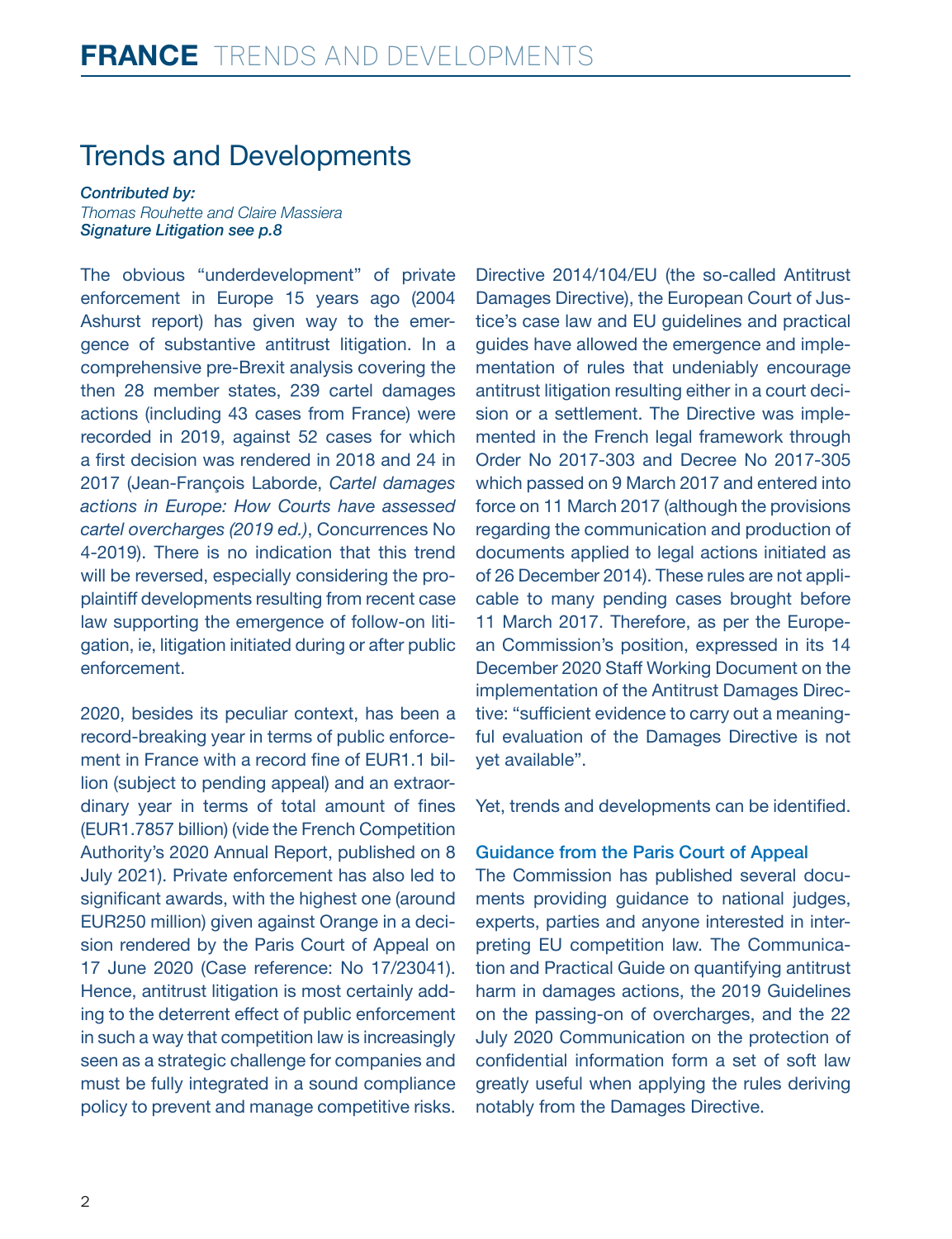The Paris Court of Appeal has embarked on a similar process, although not specific to competition law, by proposing practical guides which are considered as soft law. There were 12 in 2017. The [2021 edition](https://www.cours-appel.justice.fr/paris/fiches-sur-la-reparation-du-prejudice-economique-2020) has 27. These guides were drafted by a working group composed of judges, in-house counsel, economists, accountants and lawyers and is chaired by Professor Chagny. It was created under the instruction of the first presiding judge of the Paris Court of Appeal.

These guides are divided into three categories: (i) general principles, (ii) specific examples and (iii) expert proceedings and include the following sheets:

- How to compensate for economic loss resulting from a loss of opportunity (Sheet No 4);
- How to compensate for loss linked to the passage of time (Sheet No 7); and
- How to manage confidentiality and respect business secrecy (Sheet No 9).

Two guides specifically target antitrust litigation:

- How to bring action for damages caused by an anti-competitive practice (Sheet No 10a.); and
- How to compensate for damages caused by an anti-competitive practice? (Sheet No 10b.).

While these quides serve an educational purpose, they will most likely be a reference in upcoming litigation and should be a go-to source of information for any plaintiff or defendant in antitrust litigation.

#### Building a Strong Case: Access to **Documents**

The most obvious trend in the field of antitrust litigation is to ensure the attractiveness of private enforcement for potential victims of anticompetitive practices. Hence, current and future

litigation will most likely look at the balance between this goal and the core foundations of civil liability: the need to provide evidence of a loss and of a causal link.

Information asymmetry has been targeted as one of the main barriers preventing victims of anti-competitive practices from bringing standalone or follow-on claims. This was underlined in the Commission's 2005 Green Paper (COM (2005) 672 final, 19 December 2005) and in its 2008 White Paper (COM (2008) 165 final, 2 April 2008). It was also addressed by the Commission in the Antitrust Damages Directive, which provides for an EU-type disclosure. While the Commission called for a "minimum level of disclosure inter partes", it emphasised the need "to avoid the negative effects of overly broad and burdensome disclosure obligations, including the risk of abuses" (2008 White Paper).

Rather than fundamental changes, the French legal framework needed a few adjustments to comply with the Directives' provisions in this respect, leading to the incorporation into Article L. 483-1 of the French Commercial Code of a two-step assessment. First the existence of "plausible harm caused by an anti-competitive practice", then the application of the proportionality filter, comprising two tests (Conference, *Implementation of the EU Damages Directive into member state law,* Laurence Idot "Disclosure of documents that lie in the control of the parties", Section 16, Concurrence No 3-2017):

- "the effective implementation of the right to compensation" versus "the effectiveness of the application of competition law by the competent authorities";
- "(...) usefulness of the evidence of which the communication or production is requested" versus "the protection of the confidential nature of such evidence".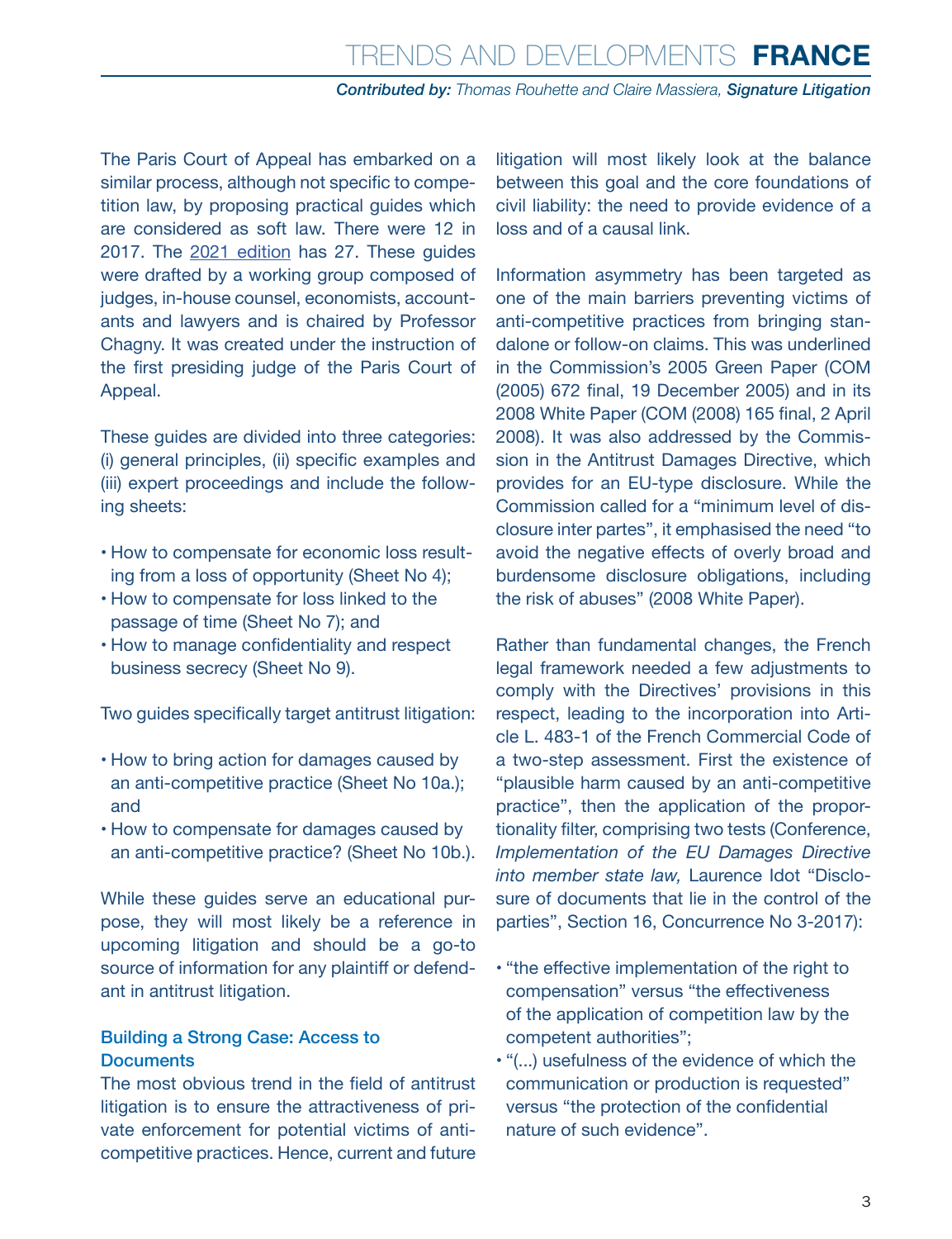### **FRANCE** Trends and Developments *Contributed by: Thomas Rouhette and Claire Massiera, Signature Litigation*

The Paris Court of Appeal had embarked on such an assessment in a decision handed down on 25 October 2019, on the grounds of Article 145 of the French Code of Civil Procedure but also of new Articles L. 483-1 and R. 483-1 of the French Commercial Code.

The Court of Appeal notably granted the plaintiffs the communication of the statement of objections of the European Commission, the list of exhibits supporting the Commission's statement of objections and the confidential versions of several exhibits referred to in the European Commission's decision.

However, this decision was partially overturned by the French Supreme Court in a decision rendered on 8 July 2020 (Case reference: No 19-25065). The French Supreme Court considered that: "By ruling as it did, by merely referring to the usefulness of the exhibits and their confidential nature regarding only Renault Trucks, without seeking, as per its duty, whether their communication was adequate regarding, on the one hand, the protection of the confidential nature of the elements of proof retained concerning the third parties to the proceedings considered by Eiffage Infrastructures, and on the other hand, the preservation of the effectiveness of competition law implemented in the public sphere, the Court of Appeal deprived its decision of a legal basis".

The French Supreme Court therefore referred the case back to the Court of Appeal which will have to apply the proportionality test in its forthcoming judgment.

While the Directive has clearly alleviated the burden of proof in follow-on cases, through an irrebuttable presumption of fault, plaintiffs should not overlook the necessity of building a strong case and elaborating a sound strategy to obtain evidence, either prior to a trial and by way of petition or summary proceedings (the so-called measures in futurum of Article 145 of the French Code of Civil Procedure) or during a trial (Article 143 of the French Code of Civil Procedure). Such a request will have to be carefully drafted as the French Supreme Court has made clear that the proportionality test will have to be addressed thoroughly.

#### Assessing Damages: Expert Proceedings

Expert proceedings are an important part of antitrust litigation. So much so that several guides issued by the Paris Court of Appeal (see above) specifically relate to expert proceedings.

- Sheet No 20: What place for expert operations in an amicable process?
- Sheet No 21: What are the ethical rules applicable to the judicial expert?
- Sheet No 22: Which private expert operations in the evaluation of economic damages?
- Sheet No 23: Which judicial expert operations in the evaluation of economic damages?

Antitrust litigation is highly technical. While the Commission has provided a general Communication on quantifying harm, applying the available methods to quantify the overcharges, such as comparison over time and econometrics, requires substantial expertise.

As expressed by the Commission, "A major difficulty encountered by Courts, tribunals and parties in damages actions is how to quantify the harm suffered. Quantification is based on comparing the actual position of claimants with the position they would find themselves in had the infringement not occurred. In any hypothetical assessment of how market conditions and the interactions of market participants would have evolved without the infringement, complex and specific economic and competition law issues often arise. Courts and parties are increasingly confronted with these matters and with consid-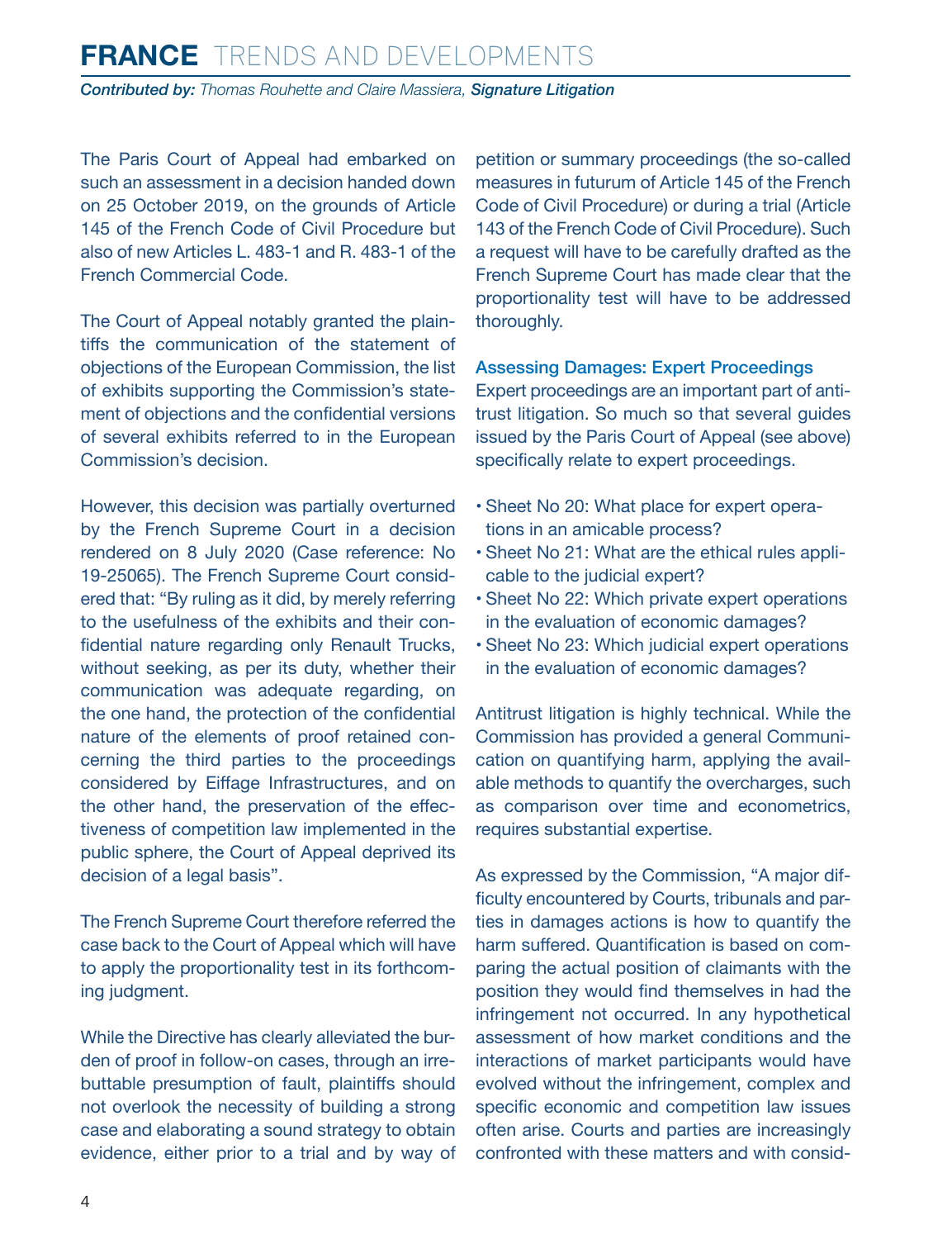ering the methods and techniques available to address them" (Communication from the Commission on quantifying harm in actions for damages based on breaches of Article 101 or 102 of the Treaty on the Functioning of the European Union (2013/C 167/07)).

Therefore, parties to an antitrust litigation will most likely appoint private experts who will draft several reports and courts will tend to appoint judicial experts who will assess the robustness of said reports and quantify the overcharges.

Integrating the need for expert proceedings (either private – ie,appointed by the party and/ or judicial – ie, appointed by the Court) is an essential part of a plaintiff's or a defendant's strategy in managing a case. Any request for a court-appointed expert will have to be carefully drafted. If French courts rely significantly on judicial experts to assess damages, they are reluctant to order expert proceedings if the causal link between the fault and the alleged loss is not established beforehand.

In a decision handed down on 6 March 2019 (Case reference: Paris Court of Appeal, Section 6, Chamber 4, 6 March 2019, No 17/21261), the Paris Court of Appeal ruled that "As regards EDF's predatory abuse practices, which were sanctioned by the Authority for the period from 2007 to April 2009, it cannot be ruled out that they may have had medium-term structuring effects on the complainant operators, even after they ceased and that, consequently, they may seek compensation for them, because of the benefits they would have been deprived of after the practices ceased, owing to the still appreciable effects of the infringement which was terminated. But it is up to the victims to establish a causal link. This causal link between the anti-competitive practices and the alleged damage suffered by competitors after the cessation of the practices is a more complex level

of evidence to establish than the damage contemporaneous with the practices". Considering the absence of any prima facie evidence of a causal link, the Paris Court of Appeal rejected the appellants' request as well as their request for judicial expert operations.

As noted by Professor Amaro, "once the fault has been established, the plaintiff will have to convince the Judge of the existence of his/her loss and of the causal link with the fault. If he/ she fails to do, he/she will be disqualified. If he/ she succeeds, however, regardless of whether he/she fails to establish the exact amount of his/ her loss, he/she may rely on the appointment of a Court-appointed Expert" (Rafael Amaro, *Le Contentieux de la réparation des pratiques anticoncurrentelles (*Sept 2018 – June 2019), Concurrences No 3-2019, pp. 230-246).

#### Other Trending Topics in Recent Case Law

The statute of limitations or the detrimental effect of time have been recurring important issues discussed before courts.

#### *Statute of limitations*

The statute of limitations for private litigation in antitrust cases is governed by ordinary law, ie, Article 2224 of the French Civil Code, which provides that personal or movable actions are time-barred after five years from the day when the holder of a right knew or should have known the facts enabling them to exercise it.

In a ruling dated 27 January 2021 (Case reference: No 18-16.279), the French Supreme Court confirmed that the starting point of the five-year limitation period is the Competition Authority's decision. Although the director of the plaintiff had, prior to creating his own company, exercised functions within two companies "pivotal to the cartel", the Supreme Court considered that "knowledge of pre-existing and separate agreements [sanctioned by the Competition Council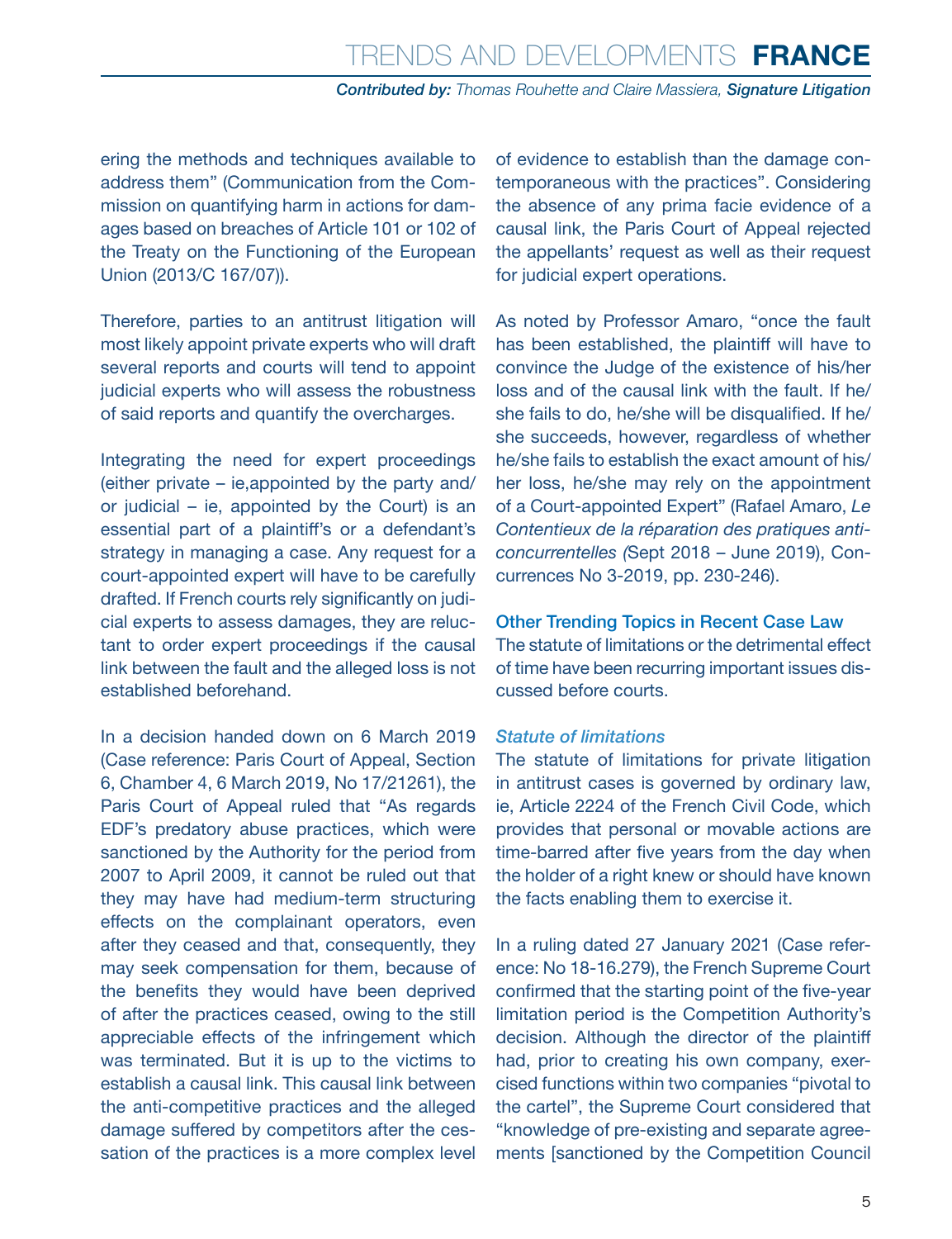on February 4, 2003] or imprecise knowledge of the cartel in question did not allow Mr. U. and EMC2 to determine whether any damage had been caused to them, and by which operators".

In a ruling dated 17 June 2020 in the Digicel/ Orange case (Case reference: No 17.23041), the Paris Court of Appeal considered that the starting point of the limitation period was the date when the Competition Authority's decision was published, although Digicel had denounced Orange's practices to the Competition Authority as soon as 2004.

These decisions are in line with the majority trend: courts will assess on a case-by-case basis whether or not knowledge of the facts enabling a right-holder to initiate proceedings can be dated prior to the publication of the Competition Authority's decision. However, we should expect such cases to be quite rare as courts tend to consider that such a decision is necessary to obtain full knowledge of the extent of the fault at stake.

#### *Detrimental effect of time*

The above-mentioned decision rendered by the Paris Court of Appeal on 17 June 2020 in the Digicel/Orange case (Case reference: No 17.23041) is also interesting regarding the appreciation of the detrimental effect of time. It ought to be noted that one of the guides published by the Paris Court of Appeal specifically addresses this issue (Sheet No 7).

This decision confirms the following.

Full compensation for the damage suffered must include compensation for the detrimental effects of time through two clearly distinct losses: monetary erosion and the loss of opportunity suffered by the injured party as a result of the unavailability of capital.

The loss of opportunity must be carefully evidenced. In the Digicel / Orange case, the Court awarded damages for this loss but did not follow Digicel's arguments regarding calculation. According to the Court of Appeal, Digicel did not provide evidence that such unavailability had impacted its activity or forced it to abandon investment projects that could have brought in the equivalent of the Weighted Average Cost of Capital (WACC) rate. However, the Court did grant damages for such unavailability of capital referring to the rate of borrowing borne by Digicel, noting that if it had had the sums in question, it would not have had to take out a loan but would have self-financed its development from its own funds. For the subsequent period, the Court of Appeal retained the legal interest rate.

All the above-mentioned trends aim at ensuring application of the principle of effectiveness established by European case law. They, allegedly, enhance the attractiveness of the French legal system.

#### Collective Redress

While this article aims at focusing on trends and developments in French antitrust litigation, it is worth underlining the ineffectiveness of collective redress in France (*action de groupe*) in this field. On 11 June 2013, the Commission issued a recommendation (2013/396/UE) and a communication (COM (2013) 401 final) on collective redress, putting "forward a set of principles relating both to judicial and out-ofcourt collective redress that should be common across the Union" (Commission Recommendation of 11 June 2013 on common principles for injunctive and compensatory collective redress mechanisms in the member states concerning violations of rights granted under Union Law (2013/396/EU), recital 11).

Such a group action was introduced in France by the *Loi Hamon* of 17 March 2014 (Law No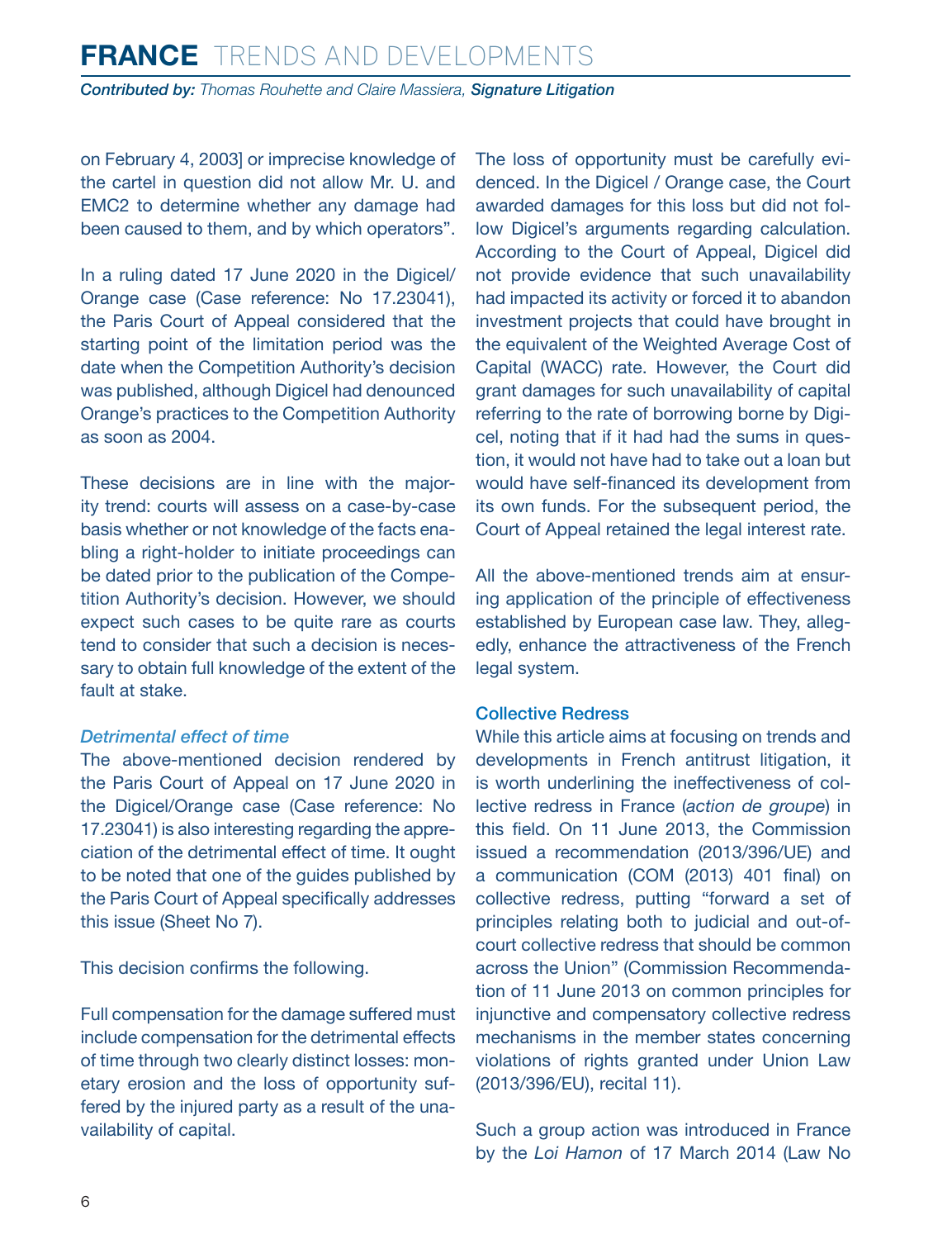2014-344 of 17 March 2014). We will not detail the specifics of this opt-in action open only to approved consumer associations but wish to underline its ineffectiveness. As stated by French MPs in a June 2020 report published by the Law Commission of the French National Assembly regarding the assessment and prospects of the group action, since 2014, besides three actions introduced before the French administrative courts, 21 group actions were brought to civil courts, of which 14 were in the field of consumer law, three in the field of health, two in the field of discrimination and two in the field of personal data protection. In other words, none in the field of antitrust litigation.

Alternative procedures (notably joint collective action), which do not fall under the monopoly of approved associations and are not particularly complex, have largely contributed to the failure of the group action. Furthermore, the adequacy of the group action in antitrust litigation is questionable. As highlighted above, antitrust litigation is quite technical. While proof of a fault is not necessary (in follow-on cases, which are the type of cases open to group actions), it is still required to provide an assessment of the loss and evidence the existence of a causal link between the said loss and the fault, two tasks that prove to be quite challenging. This often requires the help of private experts, implying costs. Lastly, as a final decision from a competition authority is required prior to initiating such a group action, the time between the fault and the initiation of the action would be long. Consumers are not likely to wait five or even ten years before requesting compensation for a loss that, at an individual level, is usually quite low. Hence, the ineffectiveness of the group action in antitrust cases is likely to last.